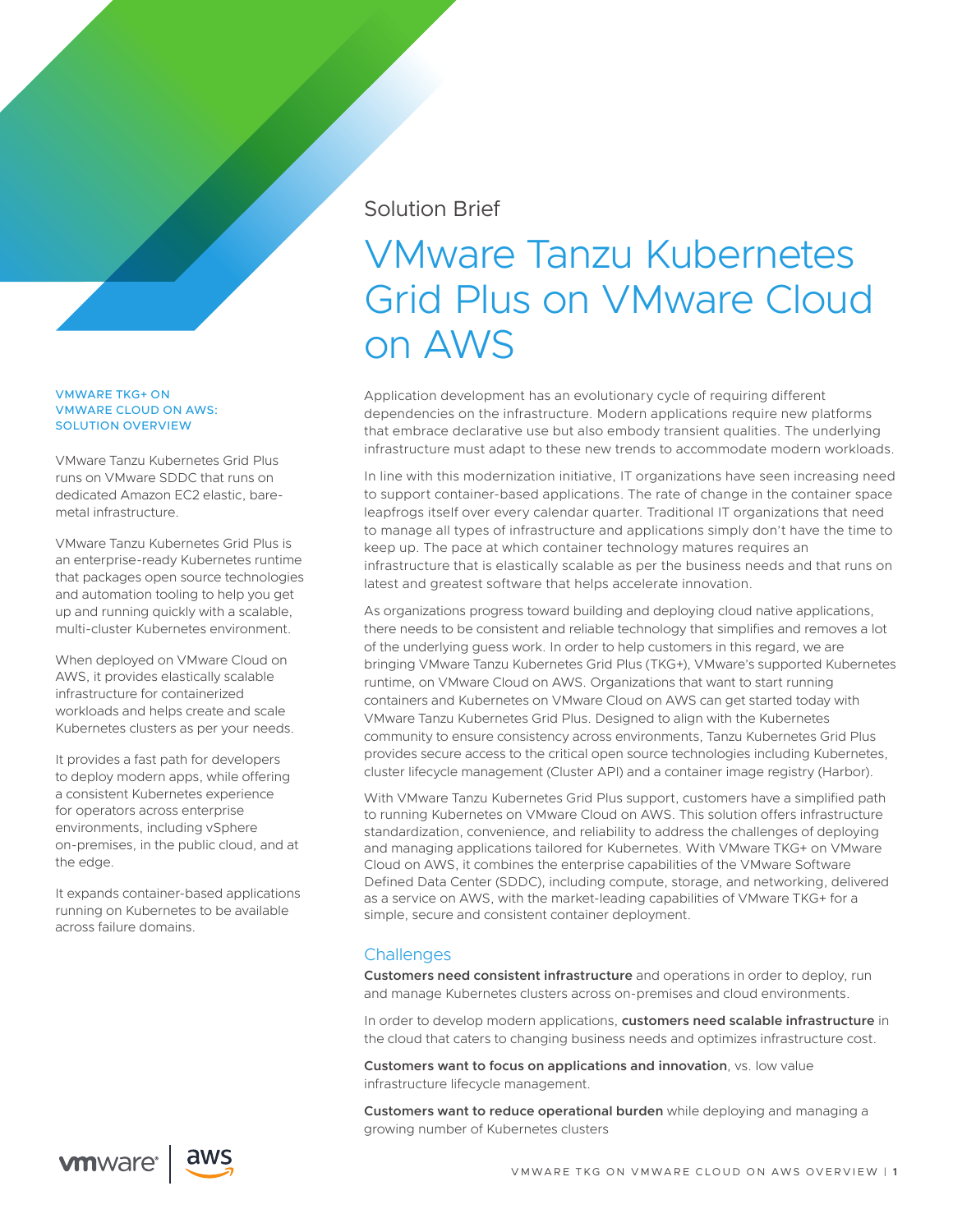#### WHY VMWARE TANZU KUBERNETES GRID PLUS ON VMWARE CLOUD ON AWS?

**Speed:** On-demand provisioning, scaling, patching and updating of Kubernetes clusters via simple CLI, eliminates complex deployment and management processes

**Portability:** Tanzu Kubernetes Grid Plus embraces Kubernetes as the modern application platform that allows a customer's applications to be portable across any type of infrastructure, including multiple VMware Cloud on AWS deployments.

**Scalability:** As a singular application begins to scale or the amount of applications increase within Tanzu Kubernetes Grid Plus, more worker nodes can be added when needed. When deployed on VMware Cloud on AWS, customers can take advantage of elastic infrastructure in the cloud to quickly create and scale Kubernetes clusters.

**Consistency and reliability:** VMware Cloud on AWS provides a platform that is consistent with any vSpherebased cloud environment, enabling easy migration of existing applications without disruption. It also provides a pre-packaged SDDC environment that delivers the necessary compute, network, and storage infrastructure for VMware Tanzu Kubernetes Grid Plus, allowing customers to transform targeted application or application components of their choice.

**Automation:** VMware automates and manages the underlying infrastructure lifecycle, allowing customers to focus on their applications.

### Solution Description

VMware Tanzu Kubernetes Grid Plus on VMware Cloud on AWS enables you to deploy your SDDC in the cloud, with all the required components needed to architect and scale Kubernetes to fit your needs. VMware Cloud on AWS delivers a seamlessly integrated hybrid cloud solution that extends on-premises vSphere environments to a VMware SDDC running on Amazon Elastic Compute Cloud (Amazon EC2), a bare-metal infrastructure that is fully integrated as part of AWS.

With Tanzu Kubernetes Grid Plus deployed on VMware Cloud on AWS, you can take advantage of elastically scalable infrastructure in the cloud for containerized workloads and quickly create and scale Kubernetes clusters as per your needs. This establishes a flexible and reliable foundation for application modernization. Built on Kubernetes, you get true application portability, so applications are never locked into a vendor-specific distribution.

With the release of a new Kubernetes version, VMware works with the open-source community to test and harden it upstream. Once the stable upstream binaries are published, VMware will sign the binaries for security purposes and make it available for download. Building and managing VMware TKG+ has never been easier knowing it has been developed by Kubernetes professionals.



## Key Capabilities



**Simplified Installation:** Tanzu Kubernetes Grid Plus is engineered to include the tools and open source technologies needed to deploy and consistently operate a scalable Kubernetes environment wherever you need it to run- on vSphere, in your VMware Managed Cloud, in the public cloud, or at the edge



**Automated multi-cluster operations:** With declarative, multi-cluster lifecycle management, streamlined upgrades and patching and API and CLI tool for automated operations, Tanzu Kubernetes Grid Plus helps you more easily manage large-scale, multi-cluster Kubernetes deployments and automate manual tasks to reduce business risk and focus on more strategic work.